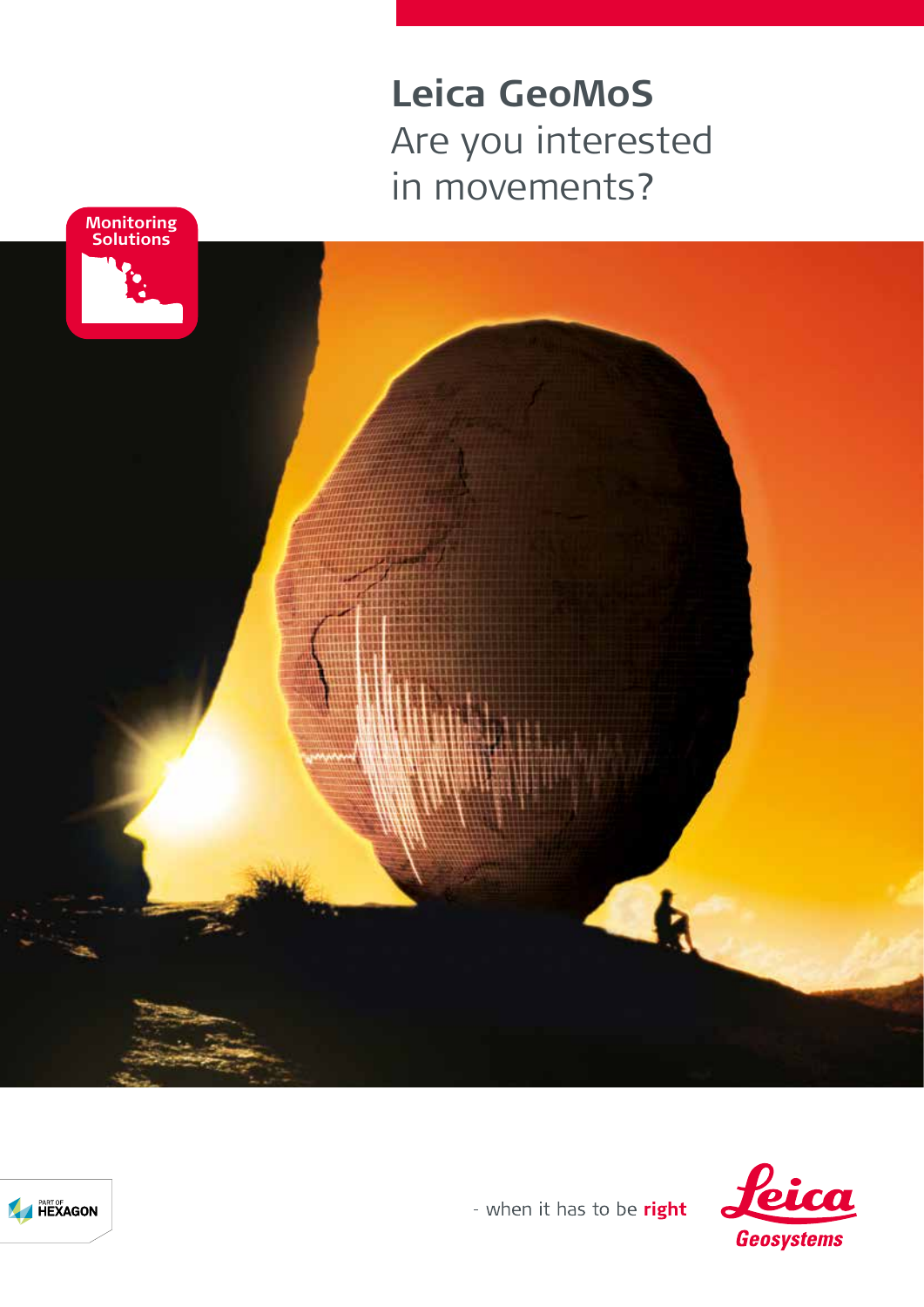## Leica GeoMoS family

The Leica GeoMoS software family consists of the core GeoMoS Monitor program, from which users can select and combine modules to create a software package that suits best their project needs. Leica Geosystems' flexible licensing concept lets users choose from Leica GeoMoS Adjustment, GeoMoS Now!, GeoMoS Analyzer or GeoMoS HiSpeed as well as from any of the numerous options these modules offer. Package can also extend to Leica CrossCheck or Leica GNSS Spider.

## **Data**

Leica GeoMoS supports connection to any monitoring sensor or software, either Leica Geosystems or any third party. Flexible communication options allow seamless connection, sensor control and instant data storage and analysis. Leica GeoMoS API allows the combination of GeoMoS data into your own system. Automated data streams using numerous open-interface standards enable simple, yet powerful sensor fusion. GeoMoS Monitor ensures a round-theclock measurement cycle with sensor scheduling and can store all important data in just one SQL database.



#### **Core software**

Geodetic, geotechnical, environmental, or any other sensor data acquisition is accurately and reliably ensured via outlier detection, data validation, filtering and automatic remeasurement. If the system status and the limit check of critical observations is active, responsible people are informed in a timely matter using various messaging options (email, SMS, alert). Advanced mathematical computation and a combination of observations from different sensors ensure the most accurate stability of your monitoring.



**NATURAL STRUCTURES & EVENTS** 



**CONSTRUCTION**  Building, infrastructure, foundation, excavation, retaining wall, TBM tunelling, evidence preservation

## **Visualisation & reporting**

Powerful, versatile and highly customisable, the GeoMoS Now! service can be installed locally or used in the cloud, allowing you to access results anytime and anywhere. Receive accurate and timely overviews on the status of projects by using a range of easy-toconfigure graphs, images, maps, tables and deformation scans with no knowledge of web design needed. Add external links to your project or use the GeoMoS Now! API to securely include project visuals to any web page. Assign multiple viewers to a single project and distribute customised reports to any number of users.



**MAN-MADE STRUCTURES**  Dams, airports, roads, bridges, railways, skyscrapers, historic buildings and monuments, tunnels, watergates, cable cars, power plants



**ENVIRONMENTAL DATA**  Climate change, water, soil and air quality, gas, oil, fracking, flooding, heatwave, permafrost, pollution

### **GEOMOS MONITOR**

- Central monitoring unit for data acquisition and multiple sensor control
- Automatic, round-the-clock monitoring software
- 
- Real-time event management, action and messaging



Landslides, rockslides, volcanos, settlements, coastlines, glaciers, earthquakes, seismic activity



**INTERNET OF THINGS** 

Energy consumption, smart cities



**MINING** Open pit mines, underground mining combining with other mining softwares





## **GEOMOS NOW!**

 Intuitive and easy configuration of graphs, images, maps, tables and deformation scans

 Manage, analyse and distribute key information in one simple setup Use with any web device (PC, tablet, smart phone) anywhere, anytime

# **Leica GeoMoS** – The only automatic monitoring system you will ever need

For monitoring professionals who need to quickly understand and react to complex demands of today's monitoring projects, Leica GeoMoS is a solution that provides needed flexibility to their projects. With scalable softwares and options and various licensing packages, the Leica GeoMoS family adapts to specific needs of any user. Suitable for continuous, periodic or campaign projects, it is a complete monitoring solution offering the highest accuracy and reliability.

With over 20 years of monitoring experience and support from a team of highly experienced engineers, Leica GeoMoS is a vital partner in a wide range of monitoring challenges.



## Leica GeoMoS solutions

Leica GeoMoS is scalable and customisable solution suitable for a wide range of monitoring applications.